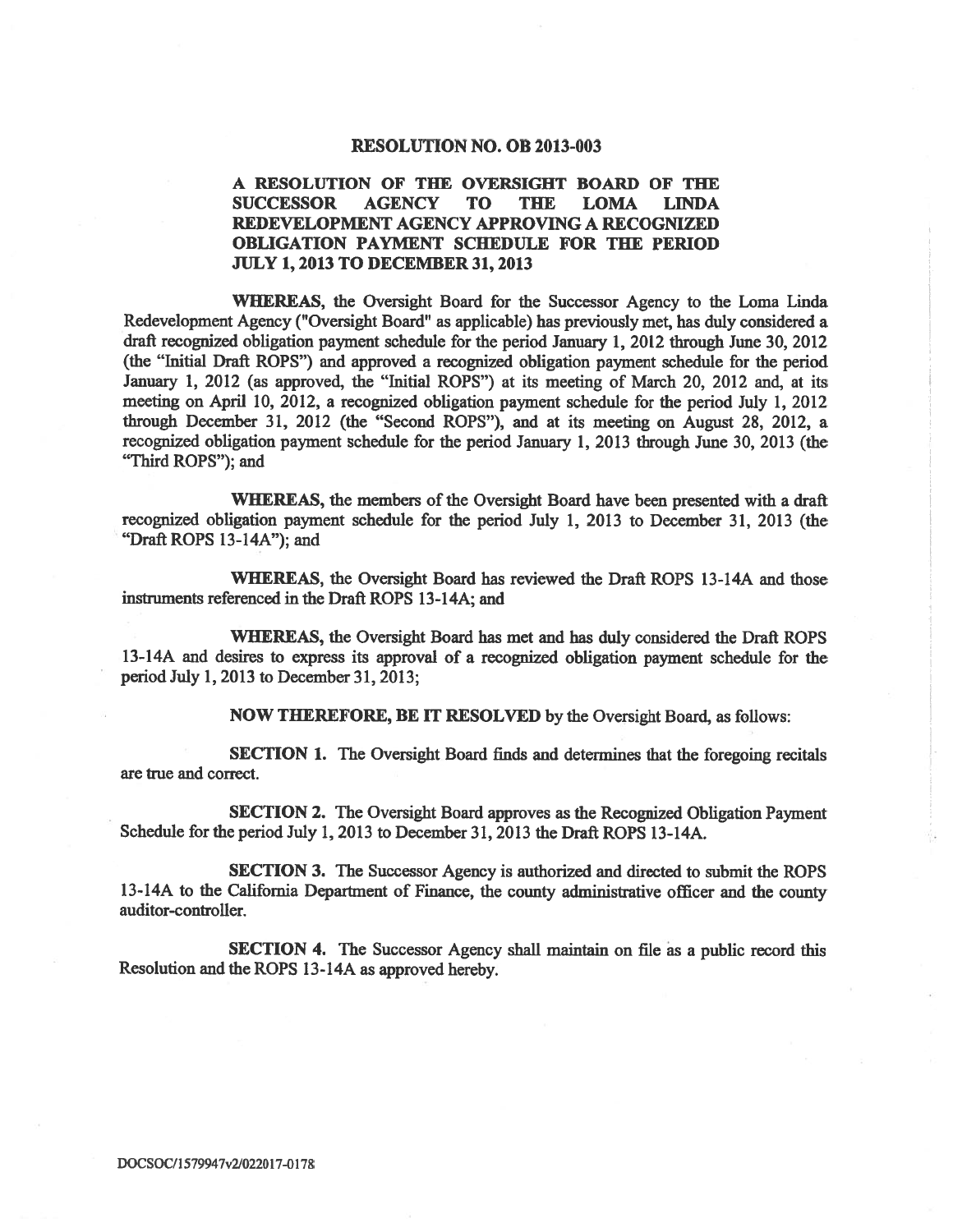Resolution No. OB 2013-003 Page 2

PASSED, APPROVED, AND ADOPTED at a special meeting of the Oversight Board of Successor Agency to Loma Linda Redevelopment Agency, held on this the 28<sup>th</sup> day of February, 2013 by the following vote, to wit:

AYES: Bolowich, Brown, Headrick, Ostermann, Sutorus **NOES:** None **ABSENT:** Gonzales, Rigsby **ABSTAIN:** None

Cameron Brown, Vice-Chair, Oversight Board of Successor Agency to Loma Linda Redevelopment Agency

**ATTEST:** 

5-D'Camb Pamela Byrnes-O<sup>2</sup>Camb

**Oversight Board Secretary**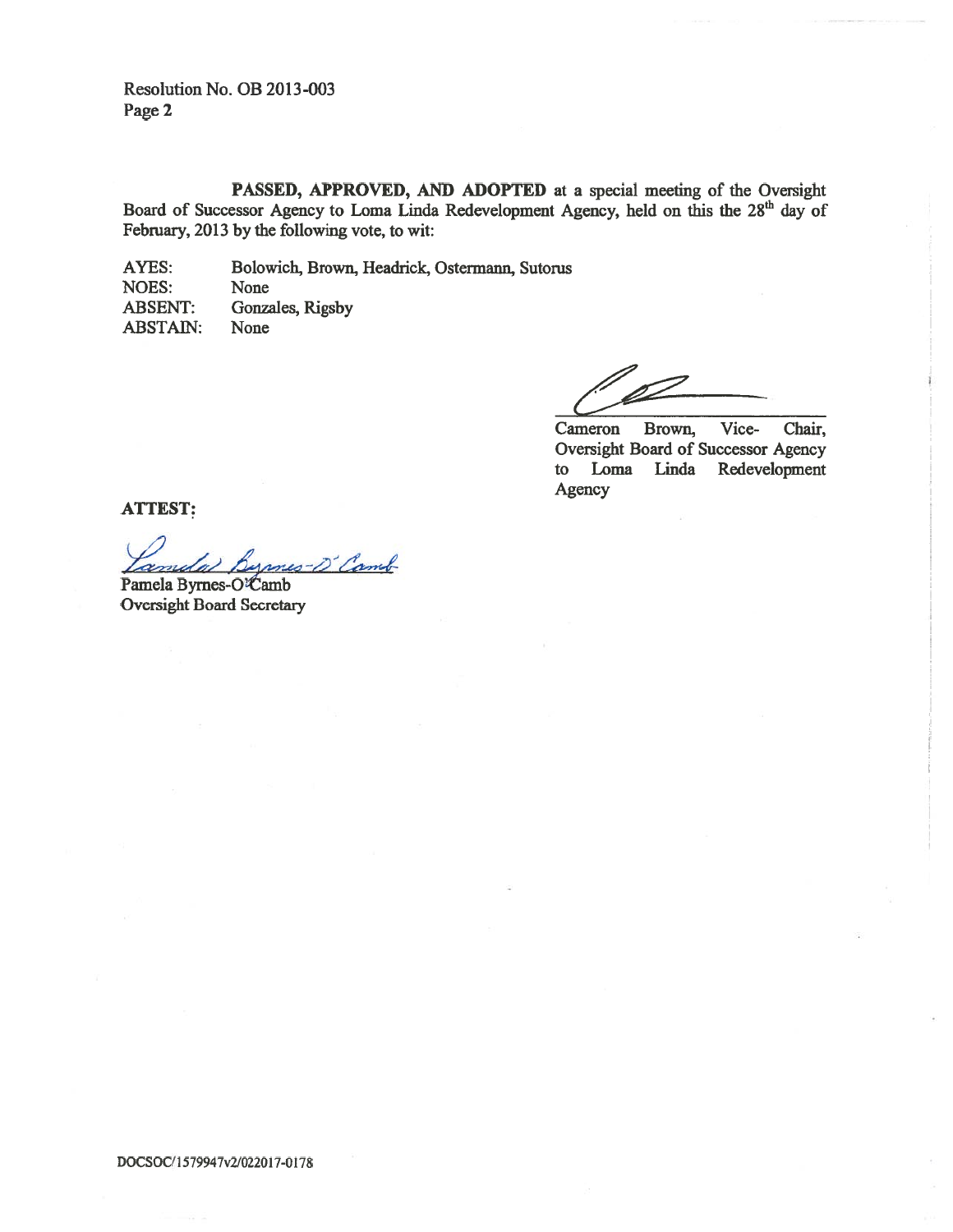# SUCCESSOR AGENCY CONTACT INFORMATION

## **Successor Agency**

| ID:               | 264            |
|-------------------|----------------|
| County:           | San Bernardino |
| Successor Agency: | Loma Linda     |

### **Primary Contact**

| Honorific (Ms, Mr, Mrs) |                          |
|-------------------------|--------------------------|
| <b>First Name</b>       | <b>Diana</b>             |
| Last Name               | De Anda                  |
| Title                   | <b>Finance Director</b>  |
| Address                 | 25541 Barton Road        |
|                         |                          |
| City                    | Loma Linda               |
| State                   | <b>CA</b>                |
| Zip                     | 92354                    |
| Phone Number            | 909-799-2841             |
| <b>Email Address</b>    | ddeanda@lomalinda-ca.gov |
|                         |                          |

### **Secondary Contact**

Honorific (Ms, Mr, Mrs) First Name **Diane** Last Name **Hadland** Title **DHA Consulting** Phone Number **562-426-1150** Email Address **dhadland@dhaconsulting.net**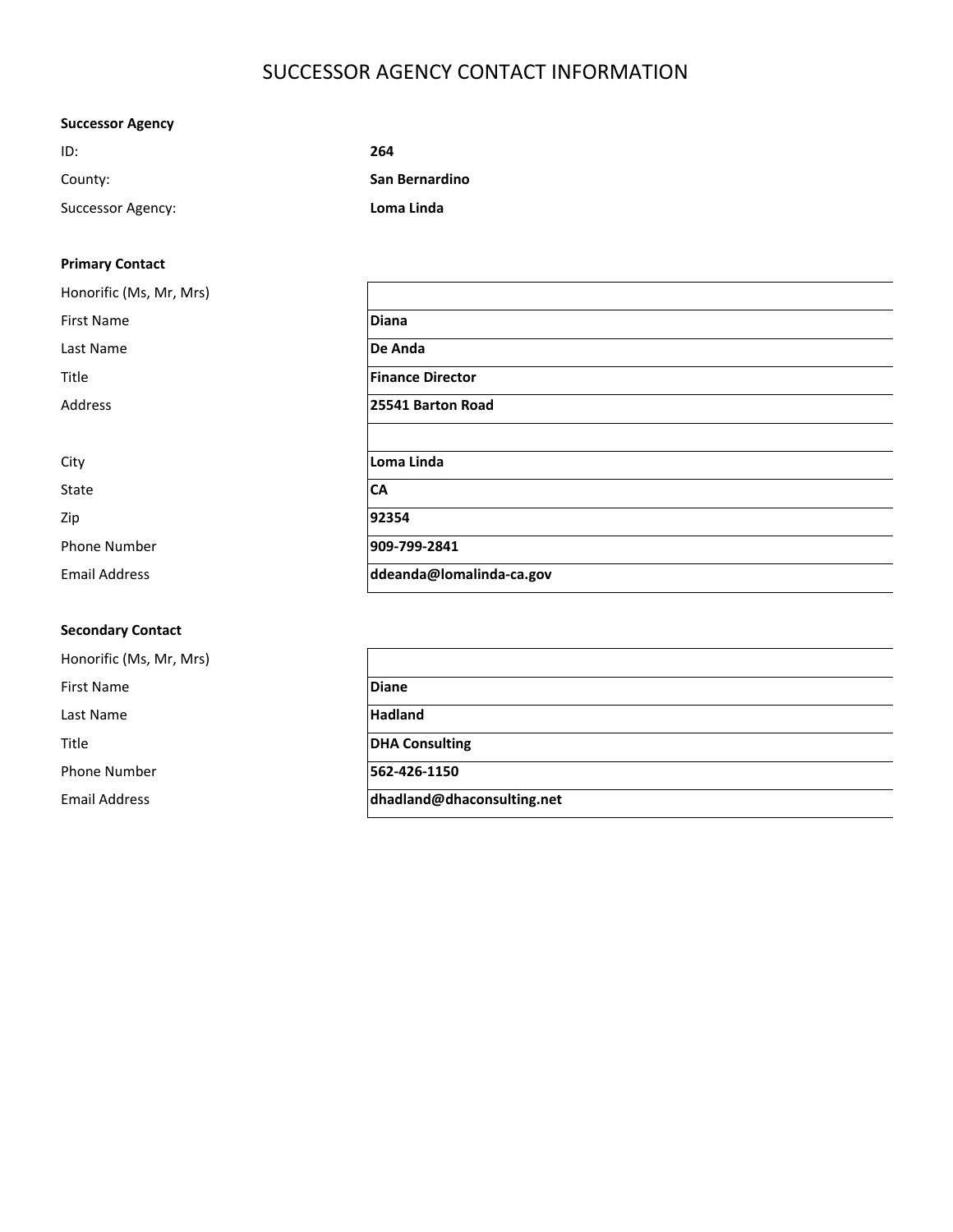### SUMMARY OF RECOGNIZED OBLIGATION PAYMENT SCHEDULE

Filed for the July 1, 2013 to December 31, 2013 Period

**Name of Successor Agency: LOMA LINDA (SAN BERNARDINO)** 

|    | <b>Outstanding Debt or Obligation</b>                                                                                    | <b>Total</b>           |
|----|--------------------------------------------------------------------------------------------------------------------------|------------------------|
|    | <b>Total Outstanding Debt or Obligation</b>                                                                              | \$75,243,826           |
|    | <b>Current Period Outstanding Debt or Obligation</b>                                                                     | <b>Six-Month Total</b> |
| А  | Available Revenues Other Than Anticipated RPTTF Funding                                                                  | \$0                    |
| В  | <b>Enforceable Obligations Funded with RPTTF</b>                                                                         | \$2,572,042            |
|    | Administrative Allowance Funded with RPTTF                                                                               | \$125,000              |
| D  | Total RPTTF Funded $(B + C = D)$                                                                                         | \$2,697,042            |
| E. | Total Current Period Outstanding Debt or Obligation $(A + B + C = E)$ Should be same amount as ROPS form six-month total | \$2,697,042            |
|    | <b>Enter Total Six-Month Anticipated RPTTF Funding</b>                                                                   | \$2,600,000            |
| G  | Variance (F - D = G) Maximum RPTTF Allowable should not exceed Total Anticipated RPTTF Funding                           | (597,042)              |

### Prior Period (July 1, 2012 through December 31, 2012) Estimated vs. Actual Payments (as required in HSC section 34186 (a))

| н | Enter Estimated Obligations Funded by RPTTF (iesser of Finance's approved RPTTF amount including admin allowance or the actual amount distributed) | \$2,490,962 |
|---|----------------------------------------------------------------------------------------------------------------------------------------------------|-------------|
|   | <b>Enter Actual Obligations Paid with RPTTF</b>                                                                                                    | \$2,035,658 |
|   | <b>Enter Actual Administrative Expenses Paid with RPTTF</b>                                                                                        | \$125,000   |
|   | Adjustment to Redevelopment Obligation Retirement Fund $(H - (i + J) = K)$                                                                         | \$330,304   |
|   | Adjustment to RPTTF $(D - K = L)$                                                                                                                  | \$2,366,738 |

Certification of Oversight Board Chairman:

Pursuant to Section 34177(m) of the Health and Safety code, i hereby certify that the above is a true and accurate Recognized Obligation Payment Schedule for the above named agency.

| <b>Cameron Brown</b> | Vice-Chair   |
|----------------------|--------------|
| Name                 | <b>Titie</b> |
| /s,                  | 2/28/13      |
| $  -$                | .            |

Signature

Date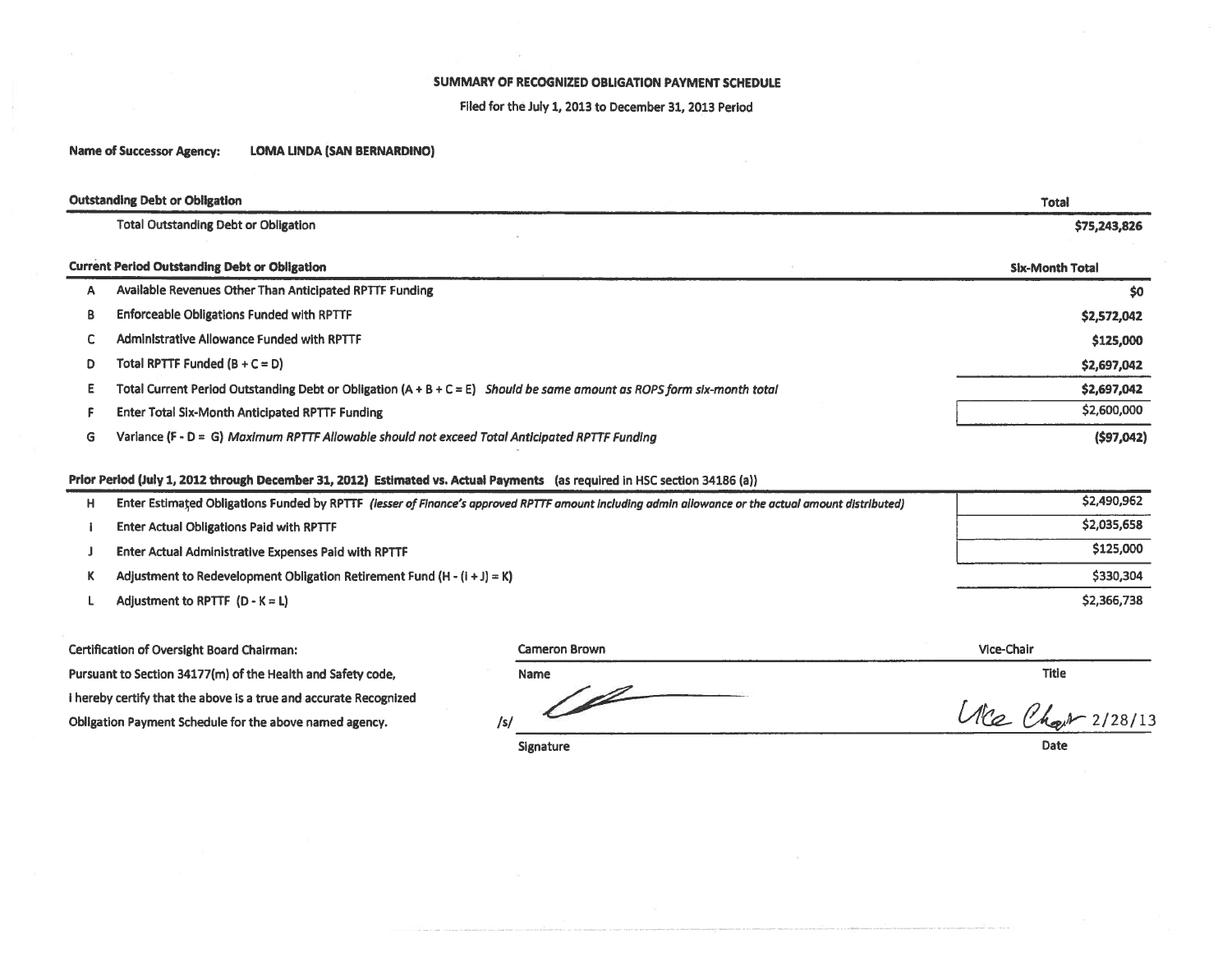Oversight Board Approval Date: February 26, 2013

#### **LOMA LINDA (SAN BERNARDINO) RECOGNIZED OBLIGATION PAYMENT SCHEDULE (ROPS 13‐14A) July 1, 2013 through December 31, 2013**

|       |                                                                        |                       |                         |                                                                 |                                                                                                    |              |                          |                         |                |                                               |                | <b>Funding Source</b> |                 |                 |
|-------|------------------------------------------------------------------------|-----------------------|-------------------------|-----------------------------------------------------------------|----------------------------------------------------------------------------------------------------|--------------|--------------------------|-------------------------|----------------|-----------------------------------------------|----------------|-----------------------|-----------------|-----------------|
|       |                                                                        |                       |                         |                                                                 |                                                                                                    |              |                          |                         |                |                                               |                |                       |                 |                 |
|       |                                                                        |                       |                         |                                                                 |                                                                                                    |              |                          | <b>Total Due During</b> |                |                                               |                |                       |                 |                 |
|       |                                                                        | Contract/Agreement    | Contract/Agreement      |                                                                 |                                                                                                    |              | <b>Total Outstanding</b> | <b>Fiscal Year</b>      |                | Bond Proceeds Reserve Balance Admin Allowance |                | <b>RPTTF</b>          |                 |                 |
| Item# | Project Name / Debt Obligation                                         | <b>Execution Date</b> | <b>Termination Date</b> | Payee                                                           | <b>Description/Project Scope</b>                                                                   | Project Area | Debt or Obligation       | 2013-14                 |                |                                               |                |                       | Other           | Six-Month Total |
|       |                                                                        |                       |                         |                                                                 |                                                                                                    |              | \$75,243,826             | \$6,398,325             | 50             | \$0                                           | \$125,000      | \$2,572,042           | 50 <sup>1</sup> | \$2,697,042     |
|       | 1 2003 Tax Allocation Refunding Bonds                                  | 5/1/2003              | 1/1/2031                | U.S. Bank (Trustee)                                             | Refund 1993 and 1994 TAB's and Fund Non-Housing Projects Merged                                    |              | 11,111,831               | 974,175                 |                |                                               |                | 187,087               |                 | 187,087         |
|       | 2 Subordinate 2005A Tax Allocation Bonds                               | 12/1/2005             | 1/1/2031                | U.S. Bank (Trustee)                                             | <b>Financing Non-Housing Projects</b>                                                              | Merged       | 23,082,275               | 790,143                 | $\Omega$       | $\Omega$                                      | $\Omega$       | 350,071               | $\circ$         | 350,071         |
|       | 3 Subordinate 2005B Taxable Tax Allocation<br>annds                    | 12/1/2005             | 1/1/2026                | U.S. Bank (Trustee)                                             | <b>Financing Non-Housing Projects</b>                                                              | Merged       | 10,247,748               | 851.872                 | $\Omega$       |                                               | $\Omega$       | 203.436               | $\circ$         | 203,436         |
|       | 4 2008 Taxable Housing Tax Allocation Bonds 4/1/2009                   |                       | 7/1/2029                | U.S. Bank (Trustee)                                             | Financing Low-Mod Housing Projects                                                                 | Merged       | 15,670,900               | 980,075                 |                | $\Omega$                                      | $\Omega$       | 355,038               | $\Omega$        | 355,038         |
|       | 5 Participation Agreement                                              | 11/3/2006             | 11/3/2016               | Anixter                                                         | Participation Agreement                                                                            | Merged       |                          | 320,000                 | $\overline{0}$ | $\overline{0}$                                | $\overline{0}$ | 160,000               | $\circ$         | 160,000         |
|       | 6 Professional Services                                                |                       |                         |                                                                 | Stradling, Yocca, Carlson & Rauth Continuing Disclosure annual reports                             | Merged       | Ongoing                  | 5,000                   | $\Omega$       | $\Omega$                                      | $\Omega$       | 5,000                 | $\circ$         | 5,000           |
|       | 7 Contractual Services                                                 |                       |                         | <b>Benefiel Appraisal Service</b>                               | Property Appraisals                                                                                | Merged       | 2,500                    | 2,500                   | $\Omega$       | $\Omega$                                      | $\overline{0}$ | 2,500                 | $\overline{0}$  | 2,500           |
|       | 8 Relocation Assistance                                                | 9/1/2011              | 3/1/2015                | <b>Erick Paredes</b>                                            | Assistance to relocate per agreement                                                               | Merged       | $\Omega$                 | $\Omega$                | $\Omega$       | $\Omega$                                      | $\overline{0}$ |                       | $\overline{0}$  | $\Omega$        |
|       | 9 Legal Services                                                       | 8/1/2009              |                         | Stradling, Yocca, Carlson & Rauth Redevelopment Special Counsel |                                                                                                    | Merged       | Ongoing                  | 40,000                  |                | $\Omega$                                      | 20,000         |                       | $\Omega$        | 20,000          |
|       | 10 Legal Services                                                      | 10/1/1970             |                         | Robbins & Holdaway                                              | City Attorney                                                                                      | Merged       | Ongoing                  | 6,000                   | $\Omega$       | $\Omega$                                      | 3,000          |                       | $\circ$         | 3,000           |
|       | 11 Professional Services                                               | 3/1/2006              |                         | Caporicci & Larson - A subsidary<br>of Marcum LLP               | Auditors                                                                                           | Merged       |                          |                         |                | $\Omega$                                      | $\Omega$       |                       | $\Omega$        | $\mathbf{0}$    |
|       | 12 Contractual Services                                                |                       |                         | City of Loma Linda                                              | City Staff Time - Adminsitration                                                                   | Merged       |                          | $\Omega$                |                | $\Omega$                                      | 89,500         |                       | $\circ$         | 89,500          |
|       | 13 Professional Services                                               | 8/1/2011              |                         | <b>DHA Consulting</b>                                           | Successor Agency Financial Analysis-RDS Dissolution                                                | Merged       | $\Omega$                 | $\Omega$                | $\Omega$       | $\overline{0}$                                | 7,500          | $\Omega$              | $\Omega$        | 7,500           |
|       | 14 Contractual Services                                                | 2/1/1989              |                         | JJ Ramirez Citurs Mgmt                                          | Weed Abatement and Maintenance of Successor Agency<br>land held for resale                         | Merged       | 5,000                    | 5,000                   | $\Omega$       | $\Omega$                                      | $\overline{0}$ | 2,500                 | $\overline{0}$  | 2,500           |
|       | 15 Loans from the City of Loma Linda                                   |                       |                         | City of Loma Linda                                              | Loans for Redevelopment Activities (Cash Principal &<br>Accrued Interest)                          | Merged       | 11,388,569               | 480,000                 |                |                                               |                | 240,000               | $\Omega$        | 240,000         |
|       | 16 Lease Revenue Refunding Bonds                                       | 11/13/2002            | 1/1/2016                | City of Loma Linda                                              | Portion of Civic Center Lease Payment                                                              | Merged       | 1,047,900                | 349,300                 |                |                                               | $\overline{0}$ | 174,650               | $\circ$         | 174,650         |
|       | 17 2003 Tax Allocation Refunding Bonds -                               | 5/1/2003              | 1/1/2031                | U.S. Bank (Trustee)                                             | Reserve for principal bond debt service payment due to the                                         | Merged       | 600,000                  | 600,000                 |                |                                               |                | 300,000               |                 | 300,000         |
|       | Reserves                                                               |                       |                         |                                                                 | Fiscal Agent in May 2013                                                                           |              |                          |                         |                |                                               |                |                       |                 |                 |
|       | 18 Subordinate 2005A Tax Allocation Bonds<br>Reserves                  | 12/1/2005             | 1/1/2031                | U.S. Bank (Trustee)                                             | Reserve for principal bond debt service payment due to the<br>Fiscal Agent in May 2013             | Merged       | 90,000                   | 90,000                  |                |                                               |                | 45,000                |                 | 45,000          |
|       | 19 Subordinate 2005B Taxable Tax Allocation<br><b>Bonds - Reserves</b> | 12/1/2005             | 1/1/2026                | U.S. Bank (Trustee)                                             | Reserve for principal bond debt service payment due to the Merged<br>Fiscal Agent in May 2013      |              | 445,000                  | 445,000                 |                |                                               |                | 222,500               |                 | 222,500         |
|       | 20 2008 Taxable Housing Tax Allocation Bonds 4/1/2009<br>Reserves      |                       | 7/1/2029                | U.S. Bank (Trustee)                                             | Reserve for principal bond debt service payment due to the Merged<br>Fiscal Agent in May 2013      |              | 270,000                  | 270,000                 |                |                                               |                | 135,000               |                 | 135,000         |
|       | 21 Loma Sierra Apartment Rehabilitation<br>roiect                      | To come               |                         | Mary Erickson Community<br>Housing                              | Provide financial assistance for apartment rehabilitation per Merged<br>the terms of the Agreement |              | 18,941                   | 18,941                  |                |                                               |                | 18,941                |                 | 18,941          |
|       | 22 Auditing Services                                                   | To come               | <b>TBD</b>              | TBD                                                             | Estimated auditing fee associated with year-end financial<br>statements.                           | Merged       |                          |                         |                |                                               | 5,000          |                       |                 | 5,000           |
|       | 23 Contractual Agreement                                               | 12/1/2005             | Ongoing                 | U.S. Bank (Trustee)                                             | Bond Trustee Services - 2003, 2005 A & B                                                           | Merged       | 6,900                    | 6,900                   |                |                                               |                | 6,900                 |                 | 6,900           |
|       | 24 Contractual Agreement                                               | 4/1/2009              | Ongoing                 | U.S. Bank (Trustee)                                             | Bond Trustee Services - 2008 Housing Bonds                                                         | Merged       | 2,020                    | 2,020                   |                |                                               |                | 2.020                 |                 | 2,020           |
|       | 25 Loan for Costs in Excess of RPTTF                                   | 4/10/2012             | N/A                     | City of Loma Linda                                              | Funds advanced by the City to the Successor Agency for costs Merged<br>in excess of RPTTF          |              | 1,143,595                | 50,752                  |                |                                               |                | 50,752                |                 | 50,752          |
|       | 26 Prior Year pass through payment                                     | 6/30/1987             | Ongoing                 | Redlands Unified School District                                | Repayment of underpaid prior year pass through payments Project #2                                 |              | 110,647                  | 110,647                 |                |                                               |                | 110,647               |                 | 110,647         |
|       | underpayments under 33401                                              |                       |                         |                                                                 | per 1/15/2013 demand from RUSD                                                                     |              |                          |                         |                |                                               |                |                       |                 | $\overline{0}$  |
|       |                                                                        |                       |                         |                                                                 |                                                                                                    |              |                          |                         |                |                                               |                |                       |                 | $\Omega$        |
|       |                                                                        |                       |                         |                                                                 |                                                                                                    |              |                          |                         |                |                                               |                |                       |                 | $\overline{0}$  |
|       |                                                                        |                       |                         |                                                                 |                                                                                                    |              |                          |                         |                |                                               |                |                       |                 | $\overline{0}$  |
|       |                                                                        |                       |                         |                                                                 |                                                                                                    |              |                          |                         |                |                                               |                |                       |                 | $\mathbf{0}$    |
|       |                                                                        |                       |                         |                                                                 |                                                                                                    |              |                          |                         |                |                                               |                |                       |                 | $\Omega$        |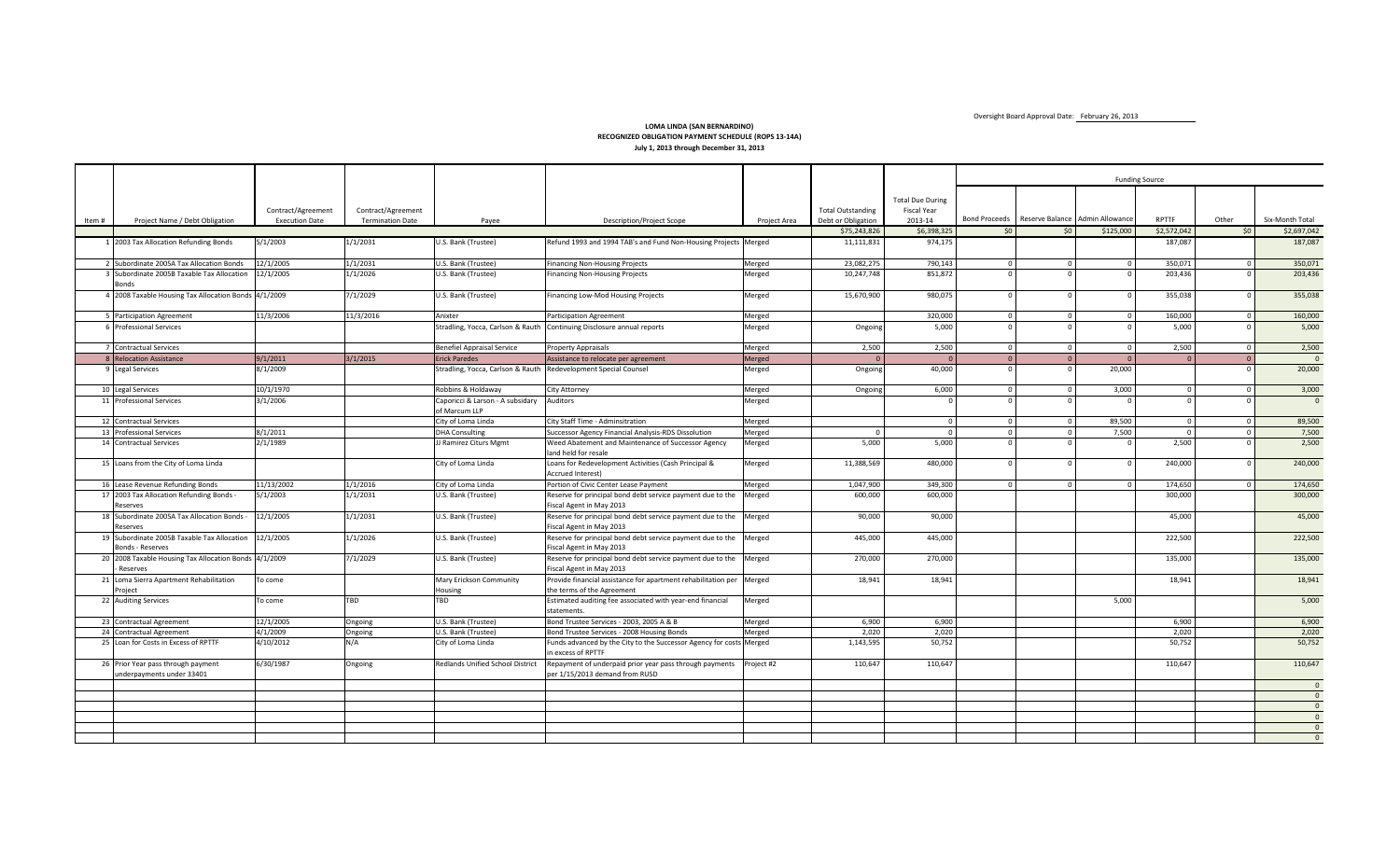#### **LOMA LINDA (SAN BERNARDINO)**

**Pursuant to Health and Safety Code section 34186 (a)**

**PRIOR PERIOD ESTIMATED OBLIGATIONS vs. ACTUAL PAYMENTS** 

**RECOGNIZED OBLIGATION PAYMENT SCHEDULE (ROPS II)**

#### **July 1, 2012 through December 31, 2012**

|                  |                                                              |                                                              |                                                                        |              | LMIHF    |        | <b>Bond Proceeds</b> |        |          |        | Reserve Balance |           | Admin Allowance |                | <b>RPTTF</b> |          |  | Other |
|------------------|--------------------------------------------------------------|--------------------------------------------------------------|------------------------------------------------------------------------|--------------|----------|--------|----------------------|--------|----------|--------|-----------------|-----------|-----------------|----------------|--------------|----------|--|-------|
|                  | Item # Project Name / Debt Obligation                        | Payee                                                        | <b>Description/Project Scope</b>                                       | Project Area | Estimate | Actual | Estimate             | Actual | Estimate | Actual | Estimate        | Actual    | Estimate        | Actual         | Estimate     | Actual   |  |       |
|                  |                                                              |                                                              |                                                                        |              | \$0      | 50     | \$0                  | SO     | \$0      | \$0    | \$396,175       | \$125,000 | \$2,448,231     | \$2,035,658    | \$0          | \$30,620 |  |       |
|                  | Form A- 1) 2003 Tax Allocation Refunding Bonds               | <b>US Bank</b>                                               | Refund 1993and 1994TAB's, and fund non-housing projects                | Merged       |          |        |                      |        |          |        |                 |           | 594,858         | 486,088        |              |          |  |       |
|                  | Form A- 2) Subordinate 2005A Tax Allocation Bonds            | <b>US Bank</b>                                               | Finance Non-housing Projects                                           | Merged       |          |        |                      |        |          |        |                 |           | 436,686         | 394,186        |              |          |  |       |
| Form A- 3) Bonds | Subordinate 2005B Taxable Tax Allocation                     | US Bank                                                      | <b>Finance Non-housing Projects</b>                                    | Merged       |          |        |                      |        |          |        |                 |           | 639,593         | 427,093        |              |          |  |       |
|                  | Form A- 4) 2008 Taxable Housing Tax Allocation Bonds US Bank |                                                              | Finance Low-Mod Housing Projects                                       | Merged       |          |        |                      |        |          |        |                 |           | 617,405         | 558,296        |              |          |  |       |
|                  | Form A- 5) Contractual Agreement                             | US Bank                                                      | Bond Trustee Services-2003,2005A&B                                     | Merged       |          |        |                      |        |          |        |                 |           | 6,900           | 6.900          |              |          |  |       |
|                  | Form A- 6) Contractual Agreement-Housing                     | <b>US Bank</b>                                               | Bond Trustee Services-2008 Housing                                     | Merged       |          |        |                      |        |          |        |                 |           | 2,020           | 2,012          |              |          |  |       |
|                  | Form A- 7) Participation Agreements                          | Anixter                                                      | <b>Participation Agreements</b>                                        | Meraed       |          |        |                      |        |          |        |                 |           | 130,000         | 147.363        |              |          |  |       |
|                  | Form A-8) Professional Services                              | Willdan Financial Services (Muni) Arbitrage reporting (2003) |                                                                        | Merged       |          |        |                      |        |          |        |                 |           | 2,500           | $\Omega$       |              |          |  |       |
|                  | Form A- 9) Professional Services                             | Willdan Financial Services                                   | Arbitrage reporting (2005A&B)                                          | Merged       |          |        |                      |        |          |        |                 |           | 2,500           | $\overline{0}$ |              |          |  |       |
|                  | Form A-10) Legal Services                                    |                                                              | Stradling, Yocca Carlson, & Rauth Continuing Disclosure Annual Reports | Merged       |          |        |                      |        |          |        |                 |           | $^{\circ}$      |                |              |          |  |       |
|                  | Form A-11) 2002 Lease Rev. Refunding Bonds                   | City of Loma Linda                                           | Portion of Civic Center Lease Pmt                                      | Merged       |          |        |                      |        |          |        | 174,650         |           |                 |                |              |          |  |       |
|                  | Form A-12) Facilities Utilities                              | The Gas Co., SCE & City of Redla Gas, electric & water       |                                                                        | Merged       |          |        |                      |        |          |        | 4,250           | 419       |                 |                |              |          |  |       |
|                  | Form A-13) Telephone Service                                 | Time Warner & Verizon                                        | Land line and wireless phone service                                   | Merged       |          |        |                      |        |          |        | 800             |           |                 |                |              |          |  |       |
|                  | Form A-14) Rental Mail Meter                                 | Neopost                                                      | portion of annual mail meter                                           | Merged       |          |        |                      |        |          |        | 100             |           |                 |                |              |          |  |       |
|                  | Form A-15) Printing & Publishing                             | Staples/Office Max                                           | Portion of printing of Budget & Financial Statements                   | Merged       |          |        |                      |        |          |        | 125             |           |                 |                |              |          |  |       |
|                  | Form A-16) General Office Supples                            | City of Loma Linda                                           | General Office Supplies (paper, pens, postage, etc.)                   | Merged       |          |        |                      |        |          |        | 600             |           |                 |                |              |          |  |       |
|                  | Form A-17) Software & Software Licenses                      | Mircosoft                                                    | Software License Renewal                                               | Merged       |          |        |                      |        |          |        |                 |           | 2,700           |                |              |          |  |       |
|                  | Form A-18) Professional Services                             | Caporicci & Larson, Inc.                                     | Audit services                                                         | Meraed       |          |        |                      |        |          |        | 4,700           | 4,700     |                 |                |              | 25,869   |  |       |
|                  | Form A-19) Professional Services                             | HDL, Coren & Cone                                            | Portion of Statistical Data                                            | Merged       |          |        |                      |        |          |        |                 |           | 100             |                |              |          |  |       |
|                  | Form A-20) Professional Services                             | <b>DHA Consulting</b>                                        | RDA Financial Analysis                                                 | Merged       |          |        |                      |        |          |        |                 |           | 5,000           | 10,440         |              |          |  |       |
|                  | Form A-21) Contractual Agreement                             | JJ Ramirez Citrus Mgmt.                                      | Property (orange groves) Maintenance                                   | Merged       |          |        |                      |        |          |        | 25,000          |           |                 |                |              |          |  |       |
|                  | Form A-22) Contractual Agreement                             | JJ Ramirez Citrus Mgmt.                                      | Richardson Weed Abatement/Property Maint                               | Merged       |          |        |                      |        |          |        | 600             |           |                 |                |              |          |  |       |
|                  | Form A-23) Contractual Agreement                             | <b>Benefiel Appraisal Service</b>                            | Property appraisals                                                    | Merged       |          |        |                      |        |          |        |                 |           | 5,000           | 1,300          |              |          |  |       |
|                  | Form A-24) Legal Services                                    |                                                              | Stradling, Yocca Carlson, & Rauth Redevelopment Special Counsel        | Merged       |          |        |                      |        |          |        | 15,000          | 15,000    |                 |                |              | 4,751    |  |       |
|                  | Form A-25) Legal Services                                    | Robbins & Holdaway, A Profession City Attorney               |                                                                        | Merged       |          |        |                      |        |          |        | 4,500           | 540       |                 |                |              |          |  |       |
|                  | 26) Insurance Costs                                          | California Joint Power Authority                             | General Liab., Worker Comp., All risk & Environmental                  | Merged       |          |        |                      |        |          |        | 40,850          |           |                 |                |              |          |  |       |
|                  | Form A-27) Relocation Assistance                             | <b>Erick Paredes</b>                                         | Assistance to relocate per agreement                                   | Merged       |          |        |                      |        |          |        |                 |           | 2,970           | 1.980          |              |          |  |       |
|                  | Form C-1) Employee payroll                                   | Employees of the Agency                                      | Salary & Benefit (Pers, ICMA, Delta Dental, VPS, UNUM, etc)            | Merged       |          |        |                      |        |          |        | 125,000         | 104,333   |                 |                |              |          |  |       |
|                  |                                                              |                                                              |                                                                        |              |          |        |                      |        |          |        |                 |           |                 |                |              |          |  |       |
|                  |                                                              |                                                              |                                                                        |              |          |        |                      |        |          |        |                 |           |                 |                |              |          |  |       |
|                  |                                                              |                                                              |                                                                        |              |          |        |                      |        |          |        |                 |           |                 |                |              |          |  |       |
|                  |                                                              |                                                              |                                                                        |              |          |        |                      |        |          |        |                 |           |                 |                |              |          |  |       |
|                  |                                                              |                                                              |                                                                        |              |          |        |                      |        |          |        |                 |           |                 |                |              |          |  |       |
|                  |                                                              |                                                              |                                                                        |              |          |        |                      |        |          |        |                 |           |                 |                |              |          |  |       |
|                  |                                                              |                                                              |                                                                        |              |          |        |                      |        |          |        |                 |           |                 |                |              |          |  |       |
|                  |                                                              |                                                              |                                                                        |              |          |        |                      |        |          |        |                 |           |                 |                |              |          |  |       |
|                  |                                                              |                                                              |                                                                        |              |          |        |                      |        |          |        |                 |           |                 |                |              |          |  |       |
|                  |                                                              |                                                              |                                                                        |              |          |        |                      |        |          |        |                 |           |                 |                |              |          |  |       |
|                  |                                                              |                                                              |                                                                        |              |          |        |                      |        |          |        |                 |           |                 |                |              |          |  |       |
|                  |                                                              |                                                              |                                                                        |              |          |        |                      |        |          |        |                 |           |                 |                |              |          |  |       |
|                  |                                                              |                                                              |                                                                        |              |          |        |                      |        |          |        |                 |           |                 |                |              |          |  |       |
|                  |                                                              |                                                              |                                                                        |              |          |        |                      |        |          |        |                 |           |                 |                |              |          |  |       |
|                  |                                                              |                                                              |                                                                        |              |          |        |                      |        |          |        |                 |           |                 |                |              |          |  |       |
|                  |                                                              |                                                              |                                                                        |              |          |        |                      |        |          |        |                 |           |                 |                |              |          |  |       |
|                  |                                                              |                                                              |                                                                        |              |          |        |                      |        |          |        |                 |           |                 |                |              |          |  |       |
|                  |                                                              |                                                              |                                                                        |              |          |        |                      |        |          |        |                 |           |                 |                |              |          |  |       |
|                  |                                                              |                                                              |                                                                        |              |          |        |                      |        |          |        |                 |           |                 |                |              |          |  |       |
|                  |                                                              |                                                              |                                                                        |              |          |        |                      |        |          |        |                 |           |                 |                |              |          |  |       |
|                  |                                                              |                                                              |                                                                        |              |          |        |                      |        |          |        |                 |           |                 |                |              |          |  |       |
|                  |                                                              |                                                              |                                                                        |              |          |        |                      |        |          |        |                 |           |                 |                |              |          |  |       |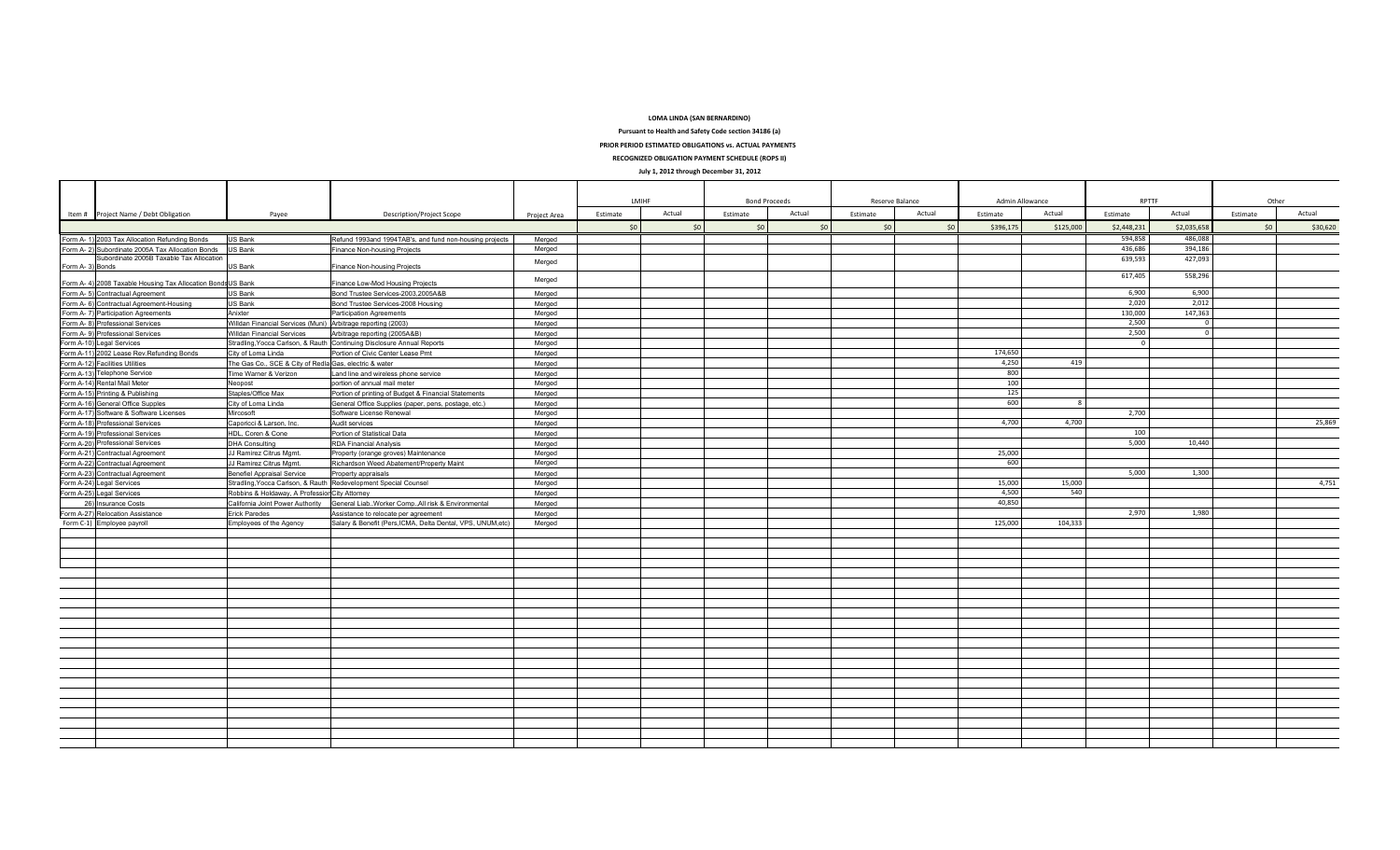### **LOMA LINDA (SAN BERNARDINO)**

### **RECOGNIZED OBLIGATION PAYMENT SCHEDULE (ROPS 13‐14A) ‐‐ Notes (Optional)**

### **July 1, 2013 through December 31, 2013**

| Item# | <b>Project Name / Debt Obligation</b>         | <b>Notes/Comments</b>                                                                                                                                                                                        |
|-------|-----------------------------------------------|--------------------------------------------------------------------------------------------------------------------------------------------------------------------------------------------------------------|
|       | 1   2003 Tax Allocation Refunding Bonds       | Amount shown is interest payment only. A reserve equal to 1/2 of the principal payment, which is due to the Fiscal Agent in June 2014, is included under line 17                                             |
|       |                                               | below. This change was per the direction of Zachary Stacy.                                                                                                                                                   |
|       | 2   Subordinate 2005A Tax Allocation Bonds    | Amount shown is interest payment only. A reserve equal to 1/2 of the principal payment, which is due to the Fiscal Agent in June 2014, is included under line 18                                             |
|       |                                               | below. This change was per the direction of Zachary Stacy.                                                                                                                                                   |
|       | 3 Subordinate 2005B Taxable Tax Allocation    | Amount shown is interest payment only. A reserve equal to 1/2 of the principal payment, which is due to the Fiscal Agent in June 2014, is included under line 19                                             |
|       | <b>Bonds</b>                                  | below. This change was per the direction of Zachary Stacy.                                                                                                                                                   |
|       |                                               | 4 2008 Taxable Housing Tax Allocation Bonds Amount shown is interest payment only. A reserve equal to 1/2 of the principal payment, which is due to the Fiscal Agent in June 2014, is included under line 20 |
|       |                                               | below. This change was per the direction of Zachary Stacy.                                                                                                                                                   |
|       | 5   Participation Agreement                   | Estimated payment only. Actual payment is based on the amount of sales tax actually generated by the development.                                                                                            |
|       | 6   Professional Services                     | Costs associated with annual continuing disclosure requirements for the tax allocation bonds shown above in lines 1 through 4.                                                                               |
|       | <b>Contractual Services</b>                   | Appraiser to assist in valuation of properties for disposition activities. Section 34177.3 specifically authorizes the creation of enforceable obligations to assist with                                    |
|       |                                               | the winding down of redevelopment activities, including hiring staff, acquiring necessary administrative services and legal counsel and procuring insurance. This is                                         |
|       |                                               | separate from the administrative allowance discussed in section 34171(a) and (b). Appraiser to provide assistance to determine land values as required for the long                                          |
|       |                                               | term land management plan.                                                                                                                                                                                   |
| 8     | <b>Relocation Assistance</b>                  | Complete site acquisition related responsiblities per an Enforceable Obligation. Section 34177.3 specifically authorizes the creation of enforceable obligations to                                          |
|       |                                               | assist with the winding down of redevelopment activities, including hiring staff, acquiring necessary administrative services and legal counsel and procuring                                                |
|       |                                               | insurance. This is separate from the administrative allowance discussed in section 34171(a) and (b).                                                                                                         |
| 9     | Legal Services                                | Estimated payment only. Actual payment is based on services actually provided.                                                                                                                               |
|       | 10 Legal Services                             | Estimated payment only. Actual payment is based on services actually provided.                                                                                                                               |
|       | 11 Professional Services                      | Estimated payment only. Actual payment is based on services actually provided.                                                                                                                               |
| 12    | Contractual Services                          | Estimated City staff time for adminstration of Successor Agency.                                                                                                                                             |
| 13    | <b>Professional Services</b>                  | Estimated payment only. Actual payment is based on services actually provided.                                                                                                                               |
| 14    | <b>Contractual Services</b>                   | Required maintenance for properties held pending resale. Section 34177.3 specifically authorizes the creation of enforceable obligations to assist with the winding                                          |
|       |                                               | down of redevelopment activities, including hiring staff, acquiring necessary administrative services and legal counsel and procuring insurance. This is separate                                            |
|       |                                               | from the administrative allowance discussed in section 34171(a) and (b).                                                                                                                                     |
|       | 15   Loans from the City of Loma Linda        | Payment on this loan may be pending a finding of completion from the Department of Finance.                                                                                                                  |
|       | 16   Lease Revenue Refunding Bonds            | Former Redevelopment Agency is required to reimburse the City for a portion of the lease revenue bond payment.                                                                                               |
| 17    | 2003 Tax Allocation Refunding Bonds -         | Reserve for principal bond debt service payment equal to 1/2 of the principal due to the Fiscal Agent in June 2014                                                                                           |
|       | Reserve                                       |                                                                                                                                                                                                              |
|       | 18   Subordinate 2005A Tax Allocation Bonds - | Reserve for principal bond debt service payment equal to 1/2 of the principal due to the Fiscal Agent in June 2014                                                                                           |
|       | Reserve                                       |                                                                                                                                                                                                              |
|       | 19   Subordinate 2005B Taxable Tax Allocation | Reserve for principal bond debt service payment equal to 1/2 of the principal due to the Fiscal Agent in June 2014                                                                                           |
|       | Bonds - Reserve                               |                                                                                                                                                                                                              |
| 20    |                                               | 2008 Taxable Housing Tax Allocation Bond - Reserve for principal bond debt service payment equal to 1/2 of the principal due to the Fiscal Agent in June 2014                                                |
|       | Reserve                                       |                                                                                                                                                                                                              |